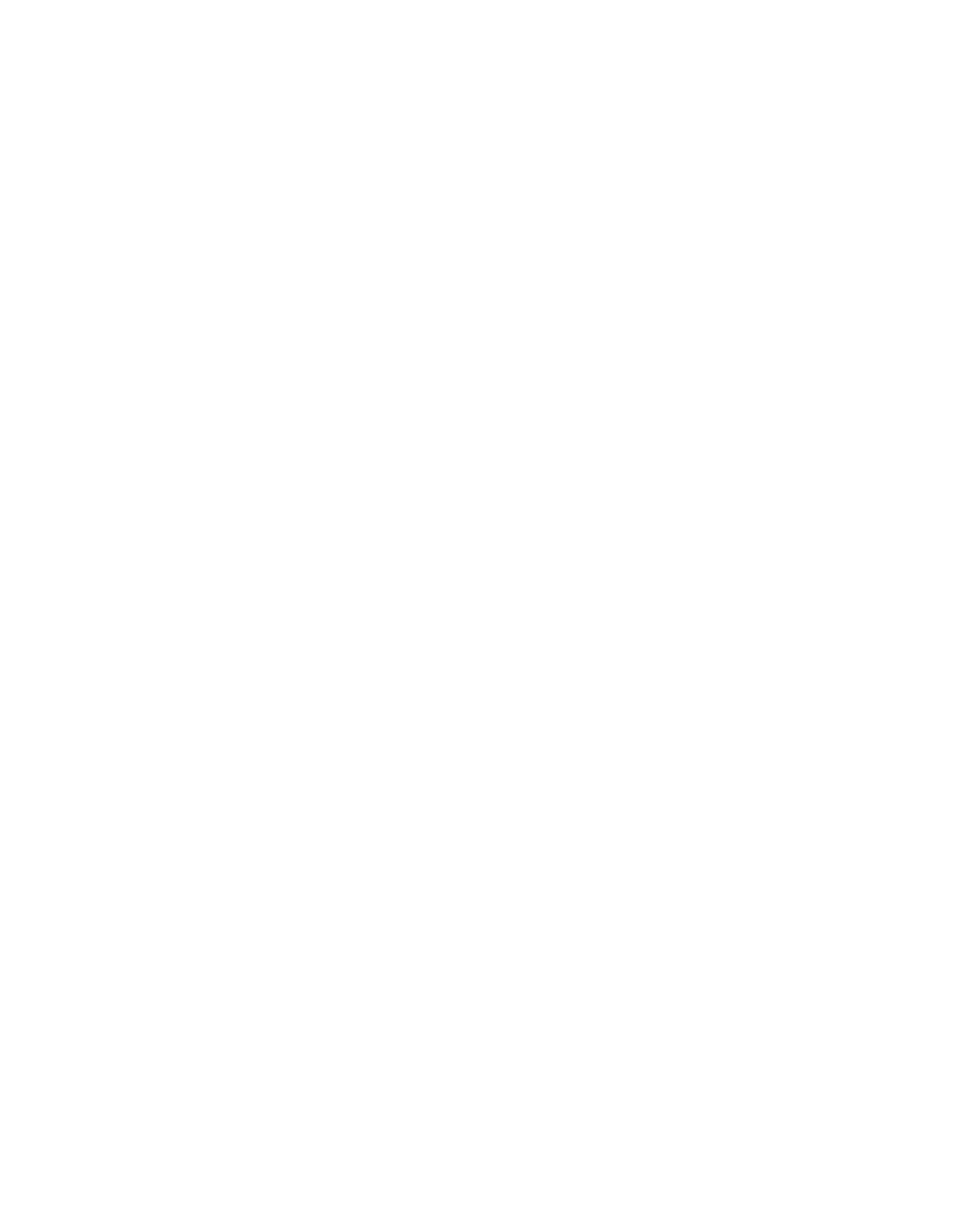<span id="page-2-0"></span>This is a list of frequently asked questions (FAQ) for Octave users.

We are always looking for new questions *(with answers)*, better answers, or both. Please send suggestions to [bug@octave.org](mailto:bug@octave.org). If you have general questions about Octave, or need help for something that is not covered by the Octave manual or the FAQ, please use the [help@octave.org](mailto:help@octave.org) mailing list.

This FAQ is intended to supplement, not replace, the Octave manual. Before posting a question to the [help@octave.org](mailto:help@octave.org) mailing list, you should first check to see if the topic is covered in the manual.

## 1 What is Octave?

Octave is a high-level interactive language, primarily intended for numerical computations that is mostly compatible with  $MATLAB.<sup>1</sup>$ 

Octave can do arithmetic for real, complex or integer-valued scalars and matrices, solve sets of nonlinear algebraic equations, integrate functions over finite and infinite intervals, and integrate systems of ordinary differential and differential-algebraic equations.

Octave uses the GNU readline library to handle reading and editing input. By default, the line editing commands are similar to the cursor movement commands used by GNU Emacs, and a vi-style line editing interface is also available. At the end of each session, the command history is saved, so that commands entered during previous sessions are not lost.

The Octave distribution includes a 590+ page Texinfo manual. Access to the complete text of the manual is available via the help command at the Octave prompt.

#### 1.1 Who develops Octave?

Discussions about writing the software that would eventually become Octave started in about 1988 with James B. Rawlings and John W. Eaton at the University of Texas. John W. Eaton was the original author of Octave, starting full-time development in February 1992. He is still the primary maintainer. The community of users/developers has in addition contributed some code and fuels the discussion on the mailing lists [help@octave.org](mailto:help@octave.org) (user forum), [bug@octave.org](mailto:bug@octave.org) (bug reports), [maintainers@octave.org](mailto:maintainers@octave.org) (development issues), and [octave-dev@lists.sourceforge.net](mailto:octave-dev@lists.sourceforge.net) (all things related to the Octave Forge repository of user-contributed functions).

#### 1.2 Why GNU Octave?

The GNU Project was launched in 1984 to develop a complete Unix-like operating system which is free software: the GNU system.

GNU is a recursive acronym for "GNU's Not Unix"; it is pronounced guh-noo, approximately like canoe.

The Free Software Foundation (FSF) is the principal organizational sponsor of the GNU Project.

 $1$  MATLAB is a registered trademark of The MathWorks, Inc.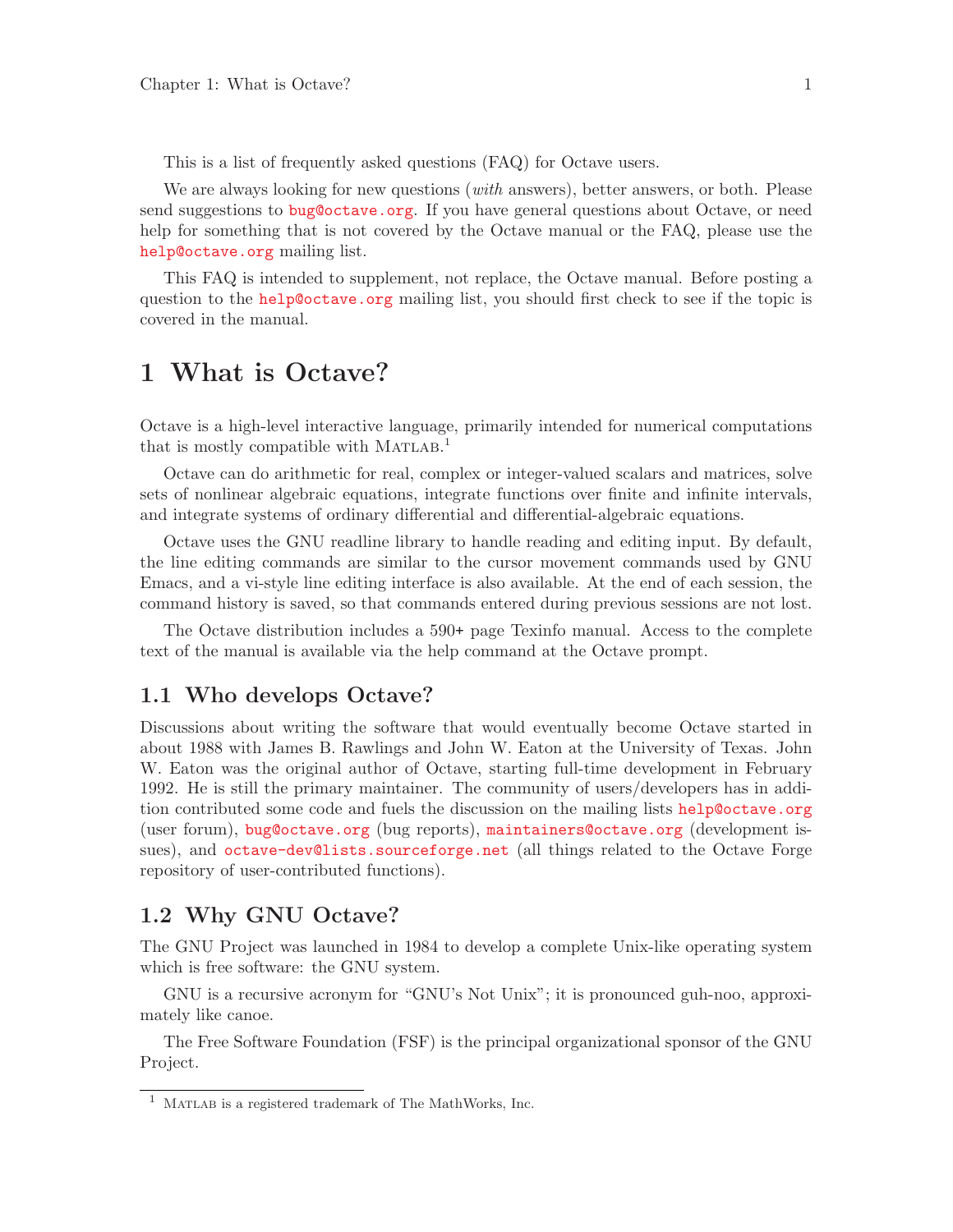<span id="page-3-0"></span>Octave became GNU Octave in 1997 (beginning with version 2.0.6). This meant agreeing to consider Octave a part of the GNU Project and support the efforts of the FSF. However, Octave is not and has never been developed by the FSF.

For more information about the GNU project, see <www.gnu.org>.

#### 1.3 What version should I use?

In general, you will find the latest version on <http://www.octave.org/download.html>. It is recommended to use the "testing" version of octave for general use, and the "development" version if you want the latest features.

A list of user-visible changes since the last release is available in the file 'NEWS'. The file 'ChangeLog' in the source distribution contains a more detailed record of changes made since the last release.

#### 1.4 On what platforms does Octave run?

Octave runs on various Unices—at least Linux and Solaris, Mac OS X, Windows and anything you can compile it on. Binary distributions exist at least for Debian, Suse, Fedora and RedHat Linuxes (Intel and AMD CPUs, at least), for Mac Os X and Windows' 98, 2000 and XP.

Two and three dimensional plotting is fully supported using gnuplot.

The underlying numerical solvers are currently standard Fortran ones like Lapack, Linpack, Odepack, the Blas, etc., packaged in a library of C++ classes. If possible, the Fortran subroutines are compiled with the system's Fortran compiler, and called directly from the C++ functions. If that's not possible, you can still compile Octave if you have the free Fortran to C translator f2c.

Octave is also free software; you can redistribute it and/or modify it under the terms of the GNU General Public License as published by the Free Software Foundation.

### 2 How can I cite Octave?

Pointing to <http://www.octave.org> is good, because that gives people a direct way to find out more. If citation of a URL is not allowed by a publisher, or if you also want to point to a traditional reference, then you can cite the Octave manual:

```
@BOOK{eaton:2002,
```

```
author = "John W. Eaton",
 title = "GNU Octave Manual",
 publisher = "Network Theory Limited",
 year = "2002",
 isbn = "0-9541617-2-6"
}
```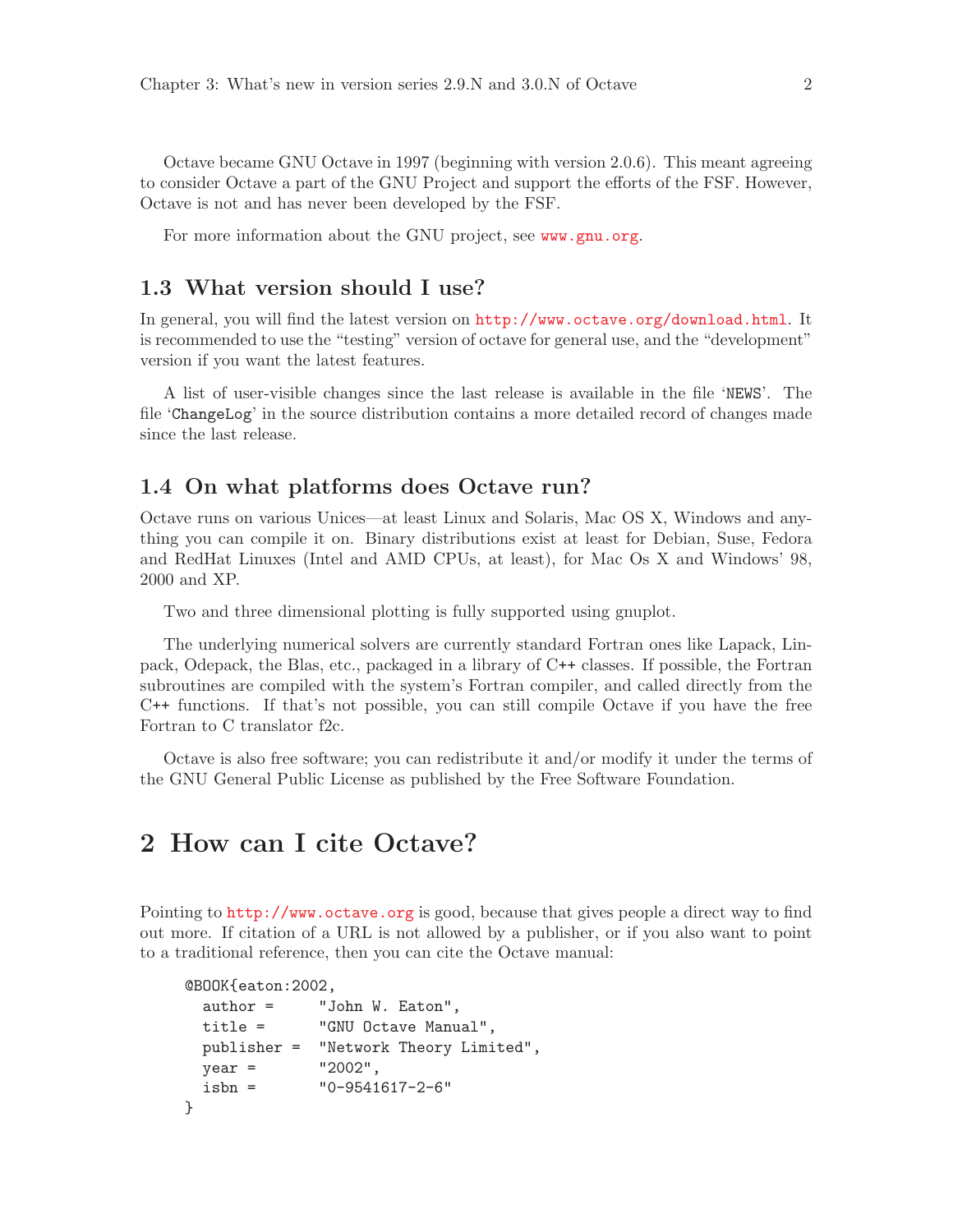## <span id="page-4-0"></span>3 What's new in version series 2.9.N and 3.0.N of **Octave**

The 2.9.N series, started in March 2005, has enough new features to justify a major version number change. The latest version are as stable as the last 2.1.N releases and stability should increase as one gets near version 3.0.

The 2.9.N and 3.0.N series brings

- integer types
- fixed point arithmetic
- sparse matrices
- Linear programming code based on GLPK
- 64-bit compilation support
- gzipped files and stream and consequently support of matlab v7 files
- better support for both msvc and mingw
- a fully compatible MEX interface
- many many other minor features and compatibility changes

Here are some features that have been around since 2.1.N

- NDarrays
- cells

### 4 What features are unique to Octave?

This section refers to Matlab R2007a and Octave 2.9.13.

#### 4.1 Functions defined on the command-line

Functions can be defined by entering code on the command line, a feature not supported by the other leading brand. For example, you may type:

```
octave:1> function s = hello_string (to_who)
> ## Say hello
> if nargin<1, to_who = "World"; end
> s = ["Hello ",\
> to_who];
> endfunction
octave:2> hello_string ("Moon")
ans = Hello Moon
```
#### 4.2 Comments with  $#$

The pound character,  $\sharp$ , may be used to start comments, in addition to  $\mathcal{C}$ . See the previous example. The major advantage of this is that as '#' is also a comment character for unix script files, any file that starts with a string like '#! /usr/bin/octave  $-q'$  will be treated as an octave script and be executed by octave.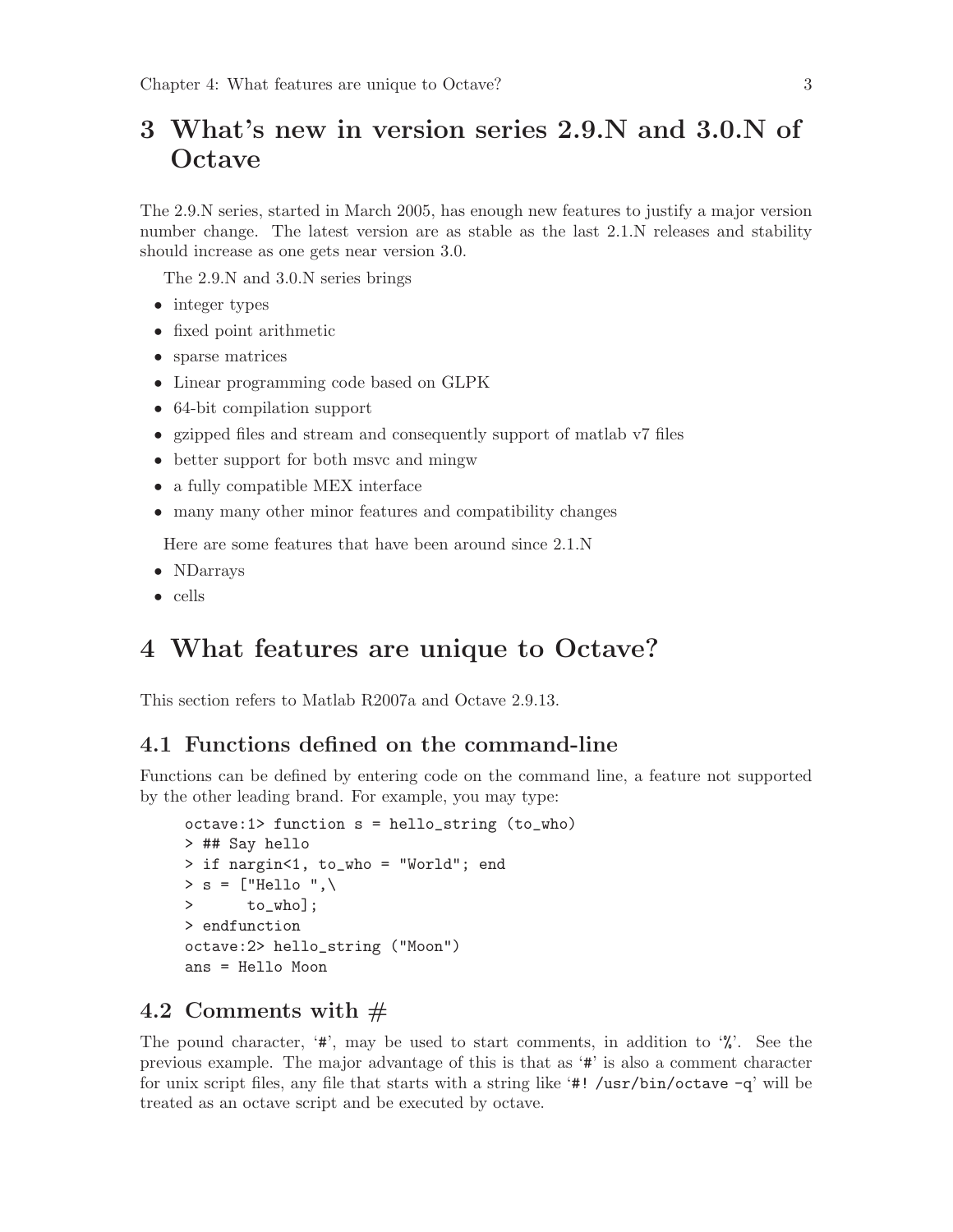#### <span id="page-5-0"></span>4.3 Strings delimitted by double quotes "

The double quote, '"', may be used to delimit strings, in addition to the single quote ''. See the previous example. Also, double-quoted strings include backslash interpretation (like C++, C, and Perl) while single quoted are uninterpreted (like Matlab and Perl).

#### 4.4 Line continuation by backslash

Lines can be continued with a backslash,  $\setminus$ , in addition to three points  $\cdot \ldots$ . See the previous example.

#### 4.5 Informative block closing

You may close function, for, while, if, ... blocks with endfunction, endfor, endwhile, . . . keywords in addition to using end. As with Matlab, the end (or endfunction) keyword that marks the end of a function defined in a '.m' file is optional.

#### 4.6 Coherent syntax

Indexing other things than variables is possible, as in:

```
octave:1> [3 1 4 1 5 9](3)
ans = 4octave:2> cos([0 pi pi/4 7])(3)
ans = 0.70711
```
#### 4.7 Exclamation mark as not operator

The exclamation mark '!' (aka "Bang!") is a negation operator, just like the tilde ' $\sim$ ':

```
octave:1> if ! strcmp (program_name, "octave"),
> "It's an error"
> else
> "It works!"
> end
ans = It works!
```
#### 4.8 Increment and decrement operators

If you like the '++', '+=' etc operators, rejoice! Octave includes the C-like increment and decrement operators ' $++'$  and ' $-$ ' in both their prefix and postfix forms, in addition to ' $+='$ ,  $'=-'$ ,  $'*=', '=-', '='', '='', '.*='', '.-/='', and '.-=''.$ 

For example, to pre-increment the variable x, you would write  $++x$ . This would add one to x and then return the new value of x as the result of the expression. It is exactly the same as the expression  $x = x + 1$ .

To post-increment a variable x, you would write x++. This adds one to the variable x, but returns the value that x had prior to incrementing it. For example, if x is equal to 2, the result of the expression  $x++$  is 2, and the new value of x is 3.

For matrix and vector arguments, the increment and decrement operators work on each element of the operand.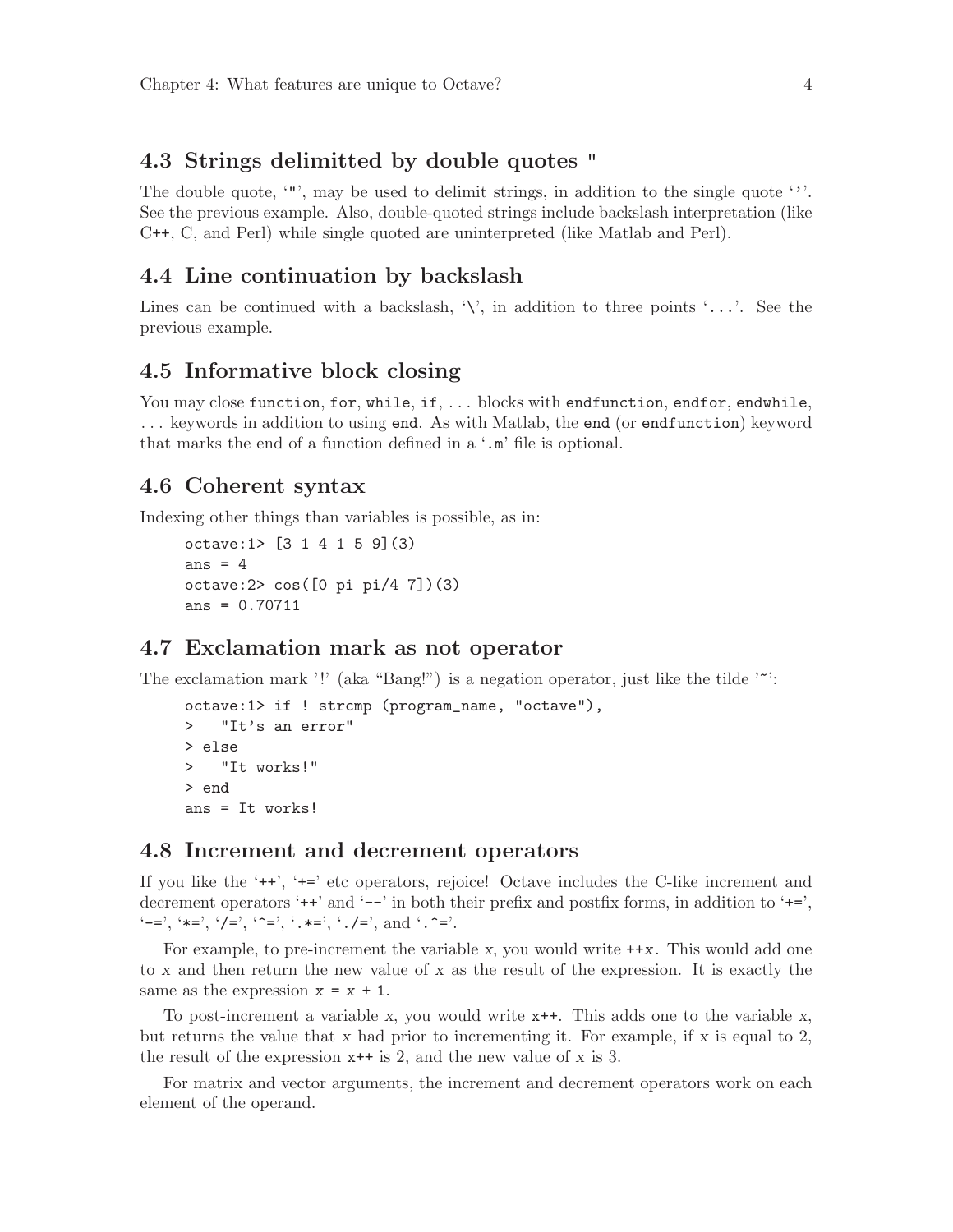#### <span id="page-6-0"></span>4.9 Unwind-protect

Octave supports a limited form of exception handling modelled after the unwind-protect form of Lisp. The general form of an unwind\_protect block looks like this:

```
unwind_protect
  body
unwind_protect_cleanup
  cleanup
end_unwind_protect
```
Where body and cleanup are both optional and may contain any Octave expressions or commands. The statements in cleanup are guaranteed to be executed regardless of how control exits body.

The unwind\_protect statement is often used to reliably restore the values of global variables that need to be temporarily changed.

#### 4.10 Built-in ODE and DAE solvers

Octave includes LSODE and DASSL for solving systems of stiff ordinary differential and differential-algebraic equations. These functions are built in to the interpreter.

### 5 What documentation exists for Octave?

#### 5.1 What documentation exists for Octave?

The Octave distribution includes a 590+ page manual that is also distributed under the terms of the GNU GPL. It is available on the web at <http://www.octave.org/docs.html> and you will also find there instructions on how to order a paper version.

The complete text of the Octave manual is also available using the GNU Info system via the GNU Emacs, info, or xinfo programs, or by using the 'help -i' command to start the GNU info browser directly from the Octave prompt.

If you have problems using this documentation, or find that some topic is not adequately explained, indexed, or cross-referenced, please send a bug report to [bug@octave.org](mailto:bug@octave.org).

#### 5.2 Getting additional help

If you can't find an answer to your question, the [help@octave.org](mailto:help@octave.org) mailing list is available for questions related to using, installing, and porting Octave that are not adequately answered by the Octave manual or by this document.

#### 5.3 User community

To subscribe to the list, go to <www.octave.org/archive.html> and follow the link to the subscription page for the list.

Please do not send requests to be added or removed from the mailing list, or other administrative trivia to the list itself.

An archive of old postings to the help-octave mailing list is maintained on <http://www.octave.org/archive.html>.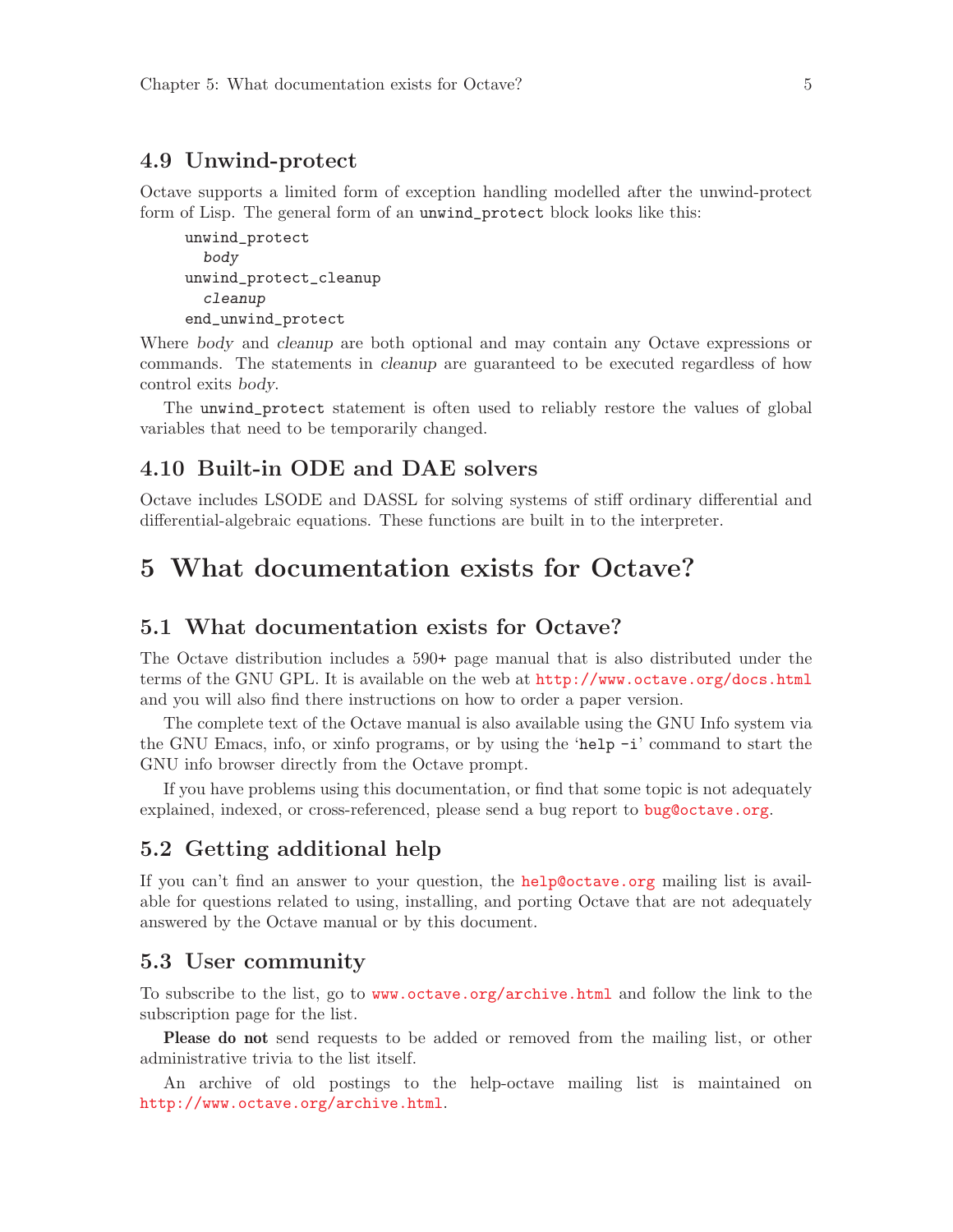<span id="page-7-0"></span>You will also find some user advice and code spread over the web. Good starting points are the Octave Wiki <http://wiki.octave.org> and Octave-Forge <htt://octave.sourceforge.net>

#### 5.4 I think I have found a bug in Octave.

"I think I have found a bug in Octave, but I'm not sure. How do I know, and who should I tell?"

First, see the section on bugs and bug reports in the Octave manual. When you report a bug, make sure to describe the type of computer you are using, the version of the operating system it is running, and the version of Octave that you are using. Also provide enough code so that the Octave maintainers can duplicate your bug.

If you have Octave working at all, the easiest way to do this is to use the Octave function bug\_report. When you execute this function, Octave will prompt you for a subject and then invoke the editor on a file that already contains all the configuration information. When you exit the editor, Octave will mail the bug report for you (in a unix-like operating system).

If for some reason you cannot use Octave's bug\_report function, mail your bug report to [bug@octave.org](mailto:bug@octave.org). Your message needs to include enough information to allow the maintainers of Octave to fix the bug. Please read the section on bugs and bug reports in the Octave manual for a list of things that should be included in every bug report.

## 6 Getting Octave

#### 6.1 Source code

Source code is available on the Octave development site, where you are sure to get the latest version.

- <http://www.octave.org/download.html>
- <ftp://ftp.octave.org/pub/octave/>

Since Octave is distrubted under the terms of the GPL, you can get Octave from a friend who has a copy, by anonymous FTP, or by ordering a tape or CD-ROM from the Free Software Foundation (FSF).

#### 6.2 Pre-compiled binary packages

The Octave project does not distribute binary packages, but other projects do. For an up-to-date listing of packagers, see:

- <http://www.octave.org/download.html>
- <http://wiki.octave.org/wiki.pl?CategoryInstall>

As of today, Octave binaries are available at least on Debian, RedHat, Suse and Fedora Linuxes, Mac OS X, Windows' 98, 2000 and XP.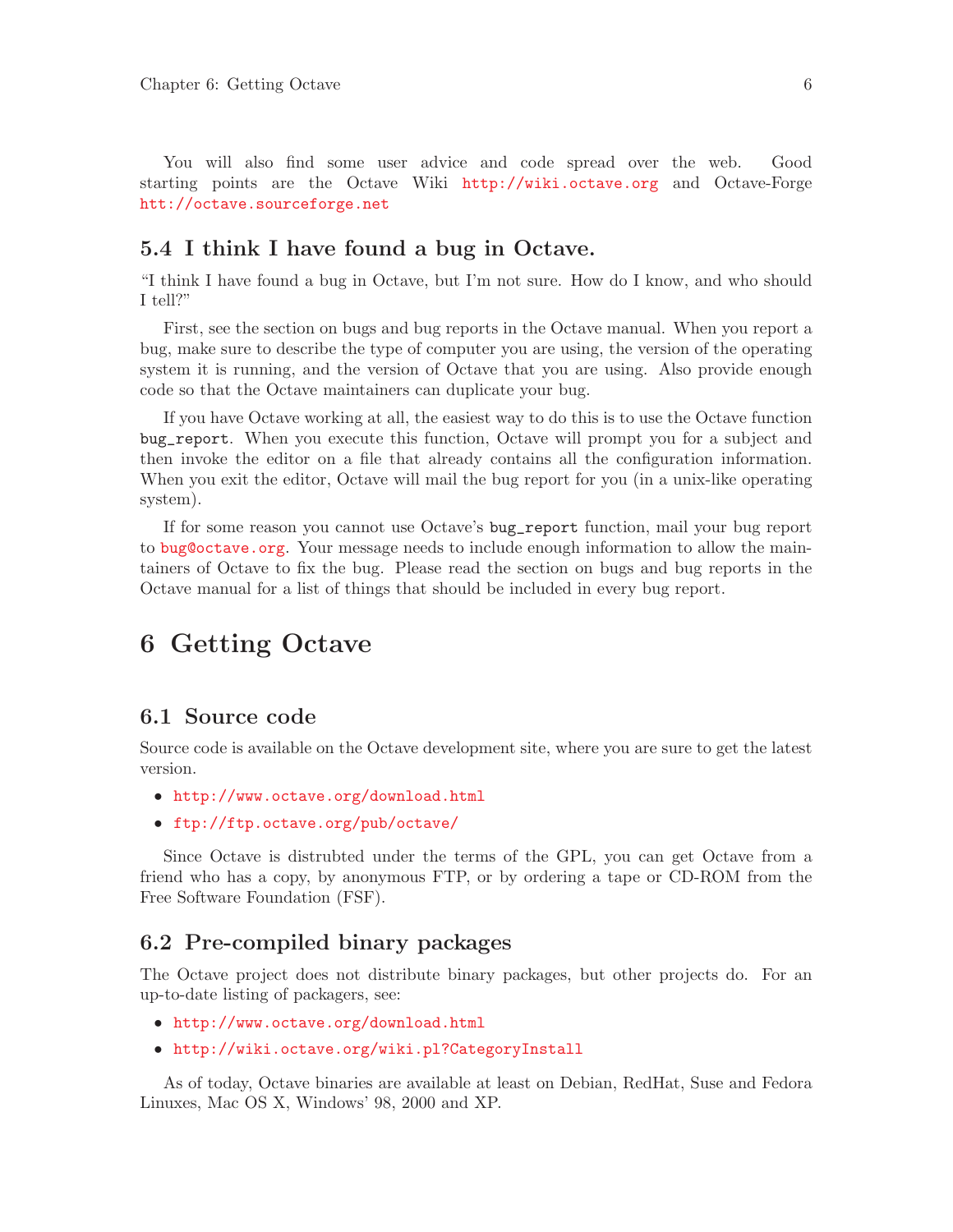#### <span id="page-8-0"></span>6.3 How do I get a copy of Octave for (some other platform)?

Octave currently runs on Unix-like systems, Mac OS X, and Windows. It should be possible to make Octave work on other systems as well. If you are interested in porting Octave to other systems, please contact [bug@octave.org](mailto:bug@octave.org).

### 7 Installation Issues and Problems

Octave 2.9.N and 3.0 require approximately 800MB of disk storage to unpack and compile from source (considerably less if you don't compile with debugging symbols). Once installed, Octave requires approximately 200MB of disk space (again, considerably less if you don't compile with debugging symbols).

#### 7.1 What else do I need?

To compile Octave, you will need a recent version of GNU Make. You will also need GCC 3.3 or later, although GCC 4.1 or later is recommended.

You must have GNU Make to compile octave. Octave's Makefiles use features of GNU Make that are not present in other versions of make. GNU Make is very portable and easy to install.

#### 7.2 Can I compile Octave with another C++ compiler?

Yes, but development is done primarily with GCC, so you may hit some incompatibilities. Octave is intended to be portable to any standard conforming compiler. If you have difficulties that you think are bugs, please report them to the [bug@octave.org](mailto:bug@octave.org) mailing list, or ask for help on the [help@octave.org](mailto:help@octave.org) mailing list.

### 8 Common problems

This list is probably far too short. Feel free to suggest additional questions (preferably with answers!)

• Octave takes a long time to find symbols.

Octave uses the genpath function to recursively add directories to the list of directories searched for function files. Check the list of directories with the path command. If the path list is very long check your use of the genpath function.

• When plotting Octave occasionally gives me errors like 'gnuplot> 9 0.735604 line 26317: invalid command'.

There is a known bug in gnuplot 4.2 that can cause an off by one error while piping data to gnuplot. The relevant gnuplot bug report can be found at [http://sourceforge.net/tracker/index.php?func=detail&aid=1716556&group\\_](http://sourceforge.net/tracker/index.php?func=detail&aid=1716556&group_id=2055&atid=102055) [id=2055&atid=102055](http://sourceforge.net/tracker/index.php?func=detail&aid=1716556&group_id=2055&atid=102055)

If you have obtained your copy of Octave from a distribution please file a bug report requesting that the fix reported in the above bug report be included.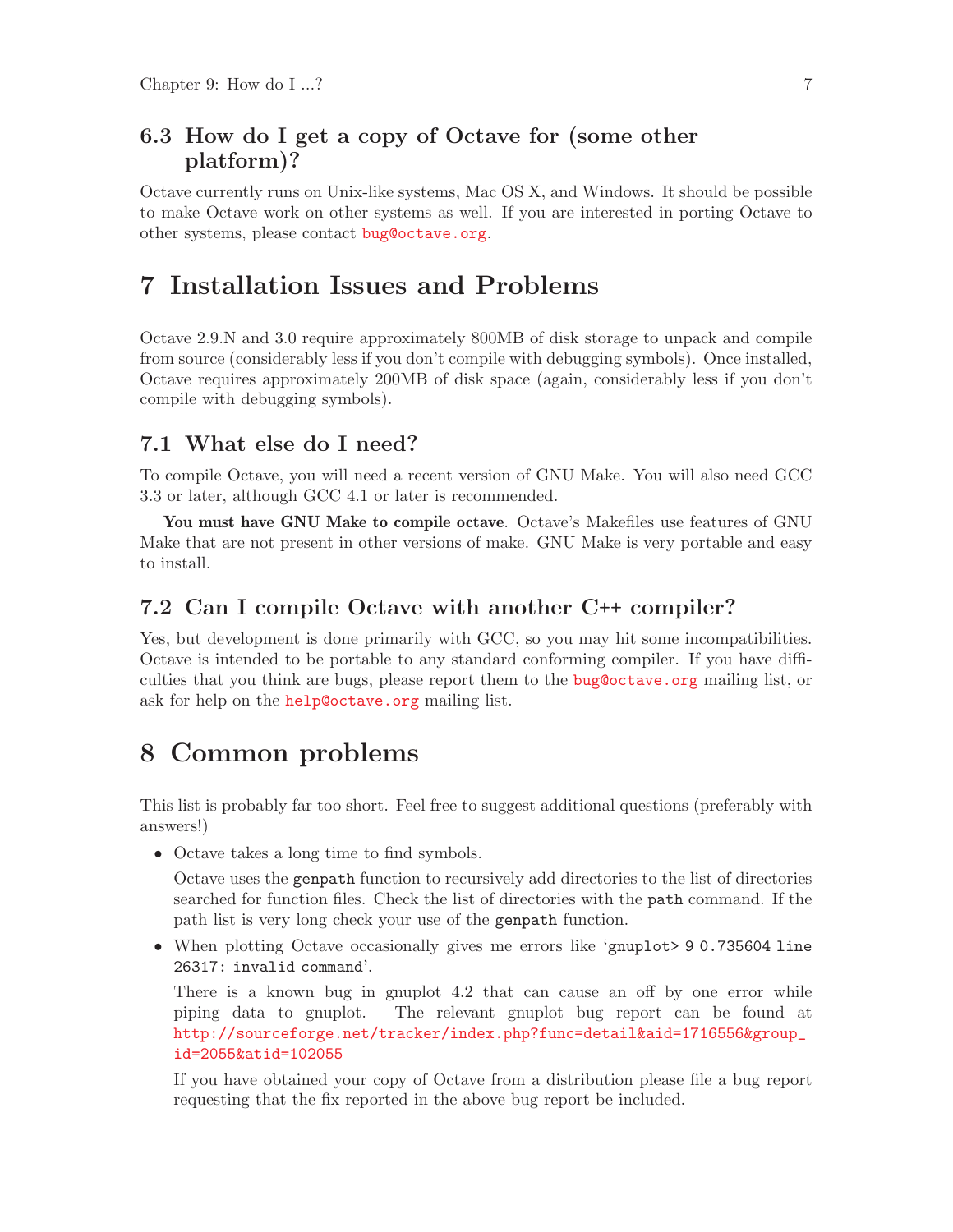## <span id="page-9-0"></span>9 How do I ...?

```
9.1 How do I set the number of displayed decimals?
```

```
octave:1> format long
octave:2> pi
pi = 3.14159265358979
octave:3> format short
octave:4> pi
pi = 3.1416
```
## 10 Porting programs from MATLAB to Octave

People often ask

"I wrote some code for Matlab, and I want to get it running under Octave. Is there anything I should watch out for?"

or alternatively

"I wrote some code in Octave, and want to share it with Matlab users. Is there anything I should watch out for?"

which is not quite the same thing. There are still a number of differences between Octave and Matlab, however in general differences between the two are considered as bugs. Octave might consider that the bug is in Matlab and do nothing about it, but generally functionality is almost identical. If you find a difference between Octave behavior and MATLAB, then you should send a description of this difference (with code illustrating the difference, if possible) to [bug@octave.org](mailto:bug@octave.org).

Furthermore, Octave adds a few syntactical extensions to Matlab that might cause some issues when exchanging files between Matlab and Octave users. As both Octave and Mat-LAB are under constant development the information in this section is subject to change at anytime.

You should also look at the page  $http://octave.sourceforge.net/packages.html$ and <http://octave.sourceforge.net/doc/> that has a function reference that is up to date. You can use this function reference to see the number of octave function that are available and their MATLAB compatibility.

The major differences between Octave 2.9.N and MATLAB R2007a are:

• Nested Functions

Octave doesn't yet have nested functions. That is

```
function y = foo (x)y = bar(x)function y = bar(x)y = \ldots;end
end
```
There was discussion in Octave of having these even prior to Matlab, and the decision was made not to have these in Octave at the time for compatibility. The above written with sub-functions functions would be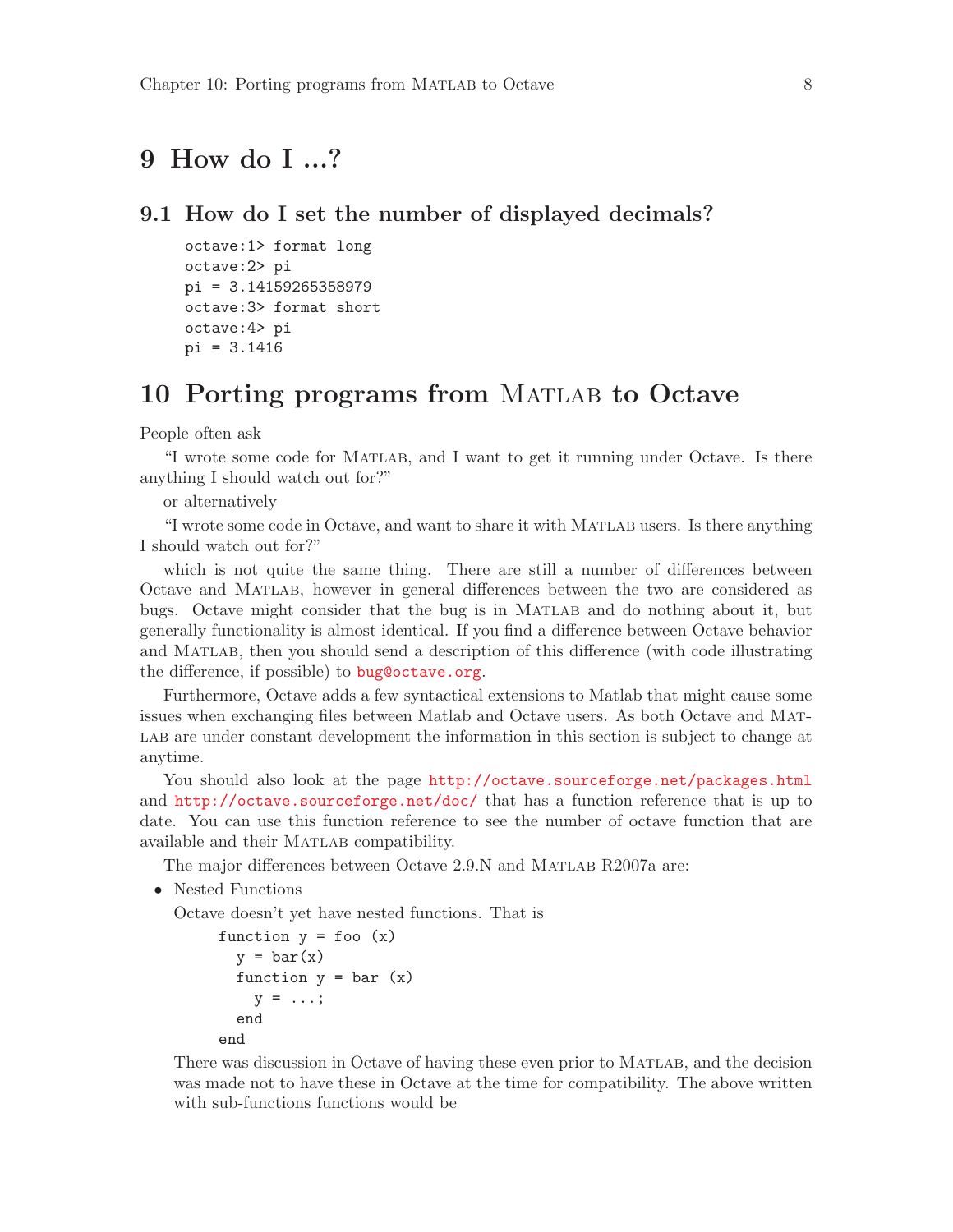```
function y = foo(x)y = bar(x)end
function y = bar(x)y = \ldots;end
```
Now that Matlab has recently introduced nested functions, Octave will probably have them soon as well. Until then nested functions in Octave are treated as sub-functions with the same scoping rules as sub-functions.

The authors of Octave consider the nested function scoping rules of Matlab to be more problems than they are worth as they introduce diffiult to find bugs as inadvertantly modifying a variable in a nested function that is also used in the parent is particularly easy.

- Differences in core syntax There a few core MATLAB syntaxes that are not accepted by Octave, these being
	- Some limitations on the use of function handles. The major difference is related to nested function scoping rules (as above) and their use with function handles.
	- Some limitations of variable argument lists on the LHS of an expression, though the most common types are accepted.
	- Matlab object-oriented classes with overloading etc through the subasgn and "@" directories is not treated by Octave. There is work to remove this restriction in the future.
	- MATLAB private directories are not treated, though as for classes, this will change in the near future. This restriction can be alleviated by using addpath on the private directories, but this makes the private directories visible in the global scope.
- Differences in core functions A large number of the MATLAB core functions (ie those that are in the core and not a toolbox) are implemented, and certainly all of the commonly used ones. There are a few functions that aren't implemented, for example condest or to do with specific missing Octave functionality (gui, dll, java, activex, dde, web, and serial functions). Some of the core functions have limitations that aren't in the MATLAB version. For example the sprandn function can not force a particular condition number for the matrix like MATLAB can.
- Just-In-Time compiler MATLAB includes a "Just-In-Time" compiler. This compiler allows the acceleration of for-loops in Matlab to almost native performance with certain restrictions. The JIT must know the return type of all functions called in the loops and so you can't include user functions in the loop of JIT optimized loops. Octave doesn't have a JIT and so to some might seem slower than Matlab. For this reason you must vectorize your code as much as possible. The MathWorks themselves have a good document discussing vectorization at <http://www.mathworks.com/support/tech-notes/1100/1109.html>.
- Compiler On a related point, there is no Octave compiler, and so you can't convert your Octave code into a binary for additional speed or distribution. There is an example of how to do this at <http://www.stud.tu-ilmenau.de/~rueckn/>, but this is a very early example code and would need lots of work to complete it.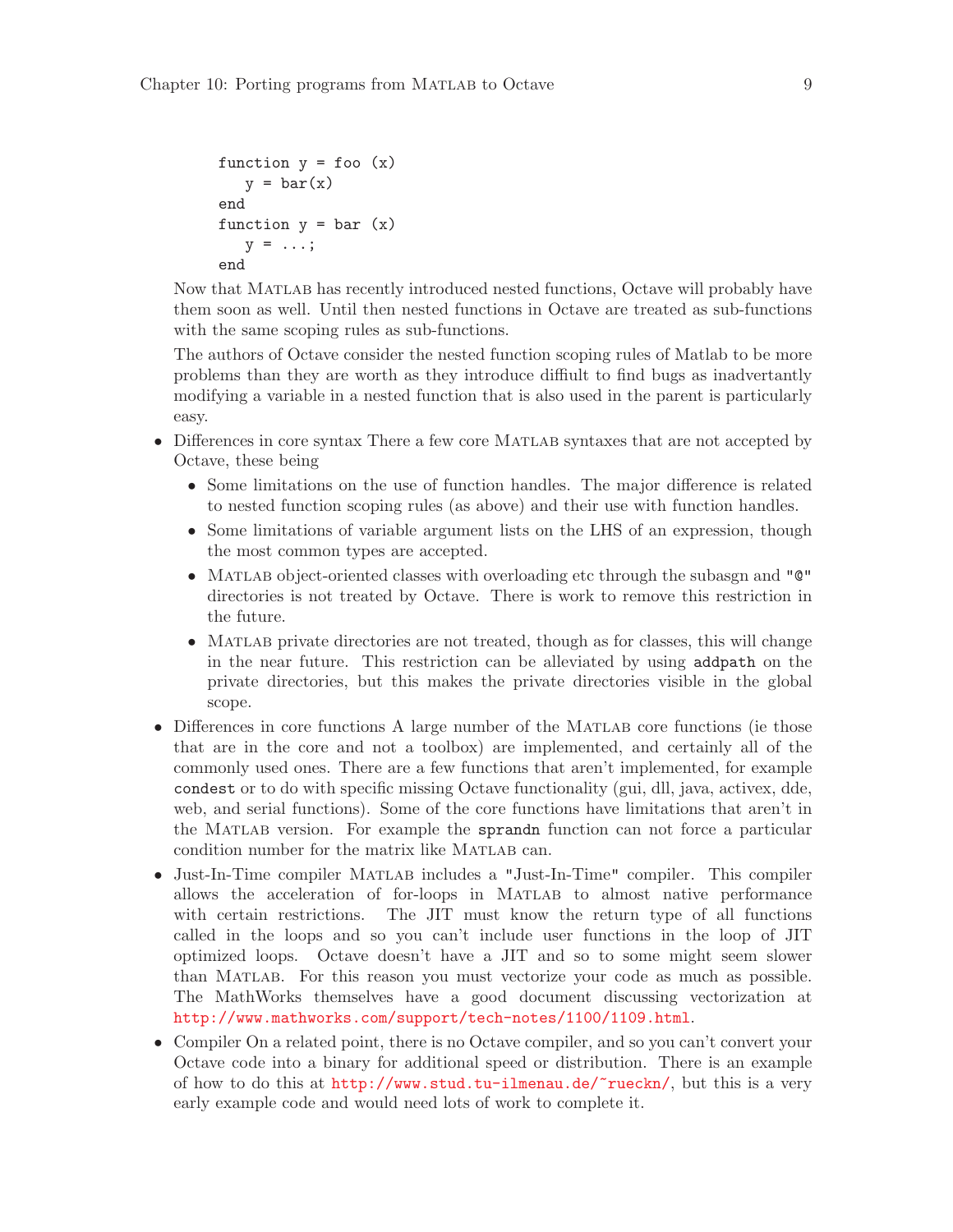- Graphic Handles Up to Octave 2.9.9 there was no support for graphic handles in Octave itself. There is in Octave 2.9.10 and later, and so the graphics between Octave and Matlab are currently in the process of converging to a common interface. Note that the basic graphic handle stuff is in place since 2.9.10, but not certain graphics objects like "barseries", etc. The patch function is currently limited to 2-D patches, due to an underlying limitation in gnuplot.
- GUI There are no Matlab compatible GUI functions. There are a number of bindings from Octave to Tcl/Tk, Vtk and zenity included in the Octave Forge project (<http://octave.sourceforge.net>) for example that can be used for a GUI, but these are not Matlab compatible. Work on a matlab compatible GUI is in an alpha stage in the JHandles package (<http://octave.sourceforge.net/jhandles/index.html>). This might be an issue if you intend to exchange Octave code with Matlab users.
- Simulink Octave itself includes no Simulink support. Typically the simulink models lag research and are less flexible, so shouldn't really be used in a research environment. However, some Matlab users that try to use Octave complain about this lack. There is a similar package to simulink for the Octave and R projects available at <http://www.scicraft.org/>
- Mex-Files Octave includes an API to the matlab MEX interface. However, as MEX is an API to the internals of Matlab and the internals of Octave differ from Matlab, there is necessarily a manipulation of the data to convert from a MEX interface to the Octave equivalent. This is notable for all complex matrices, where Matlab stores complex arrays as real and imaginary parts, whereas Octave respects the C99/C++ standards of co-locating the real/imag parts in memory. Also due to the way Matlab allows access to the arrays passed through a pointer, the MEX interface might require copies of arrays (even non complex ones). There were some serious memory leaks in the MEX API in Octave up to version 2.9.9, and version 2.9.10 or later should be used if posible.
- Block comments MATLAB recently included the possibility to have block comments. With the "%{" and "%}" markers. Octave doesn't yet have block comments, but might in the future.
- Mat-File format There are some differences in the mat v5 file format accepted by Octave. Matlab recently introduced the "-V7.3" save option which is an HDF5 format which is particularly useful for 64-bit platforms where the standard matlab format can not correctly save variables.. Octave accepts HDF5 files, but is not yet compatible with the "- $v7.3$ " versions produced by MATLAB.

Up to version 2.9.10, Octave can't load/save the inline or function handles saved in mat-files by Matlab (though can in its own format). In 2.9.11 and later Octave can load inline and function handles saved in the mat-file formats, but can't save them to mat-files.

Finally, Some multi-byte unicode characters aren't yet treated in mat-files.

• Profiler Octave doesn't have a profiler. Though there is a patch for a flat profiler, that might become a real profiler sometime in the future. see the thread

<http://www.cae.wisc.edu/pipermail/octave-maintainers/2007-January/001685.html> for more details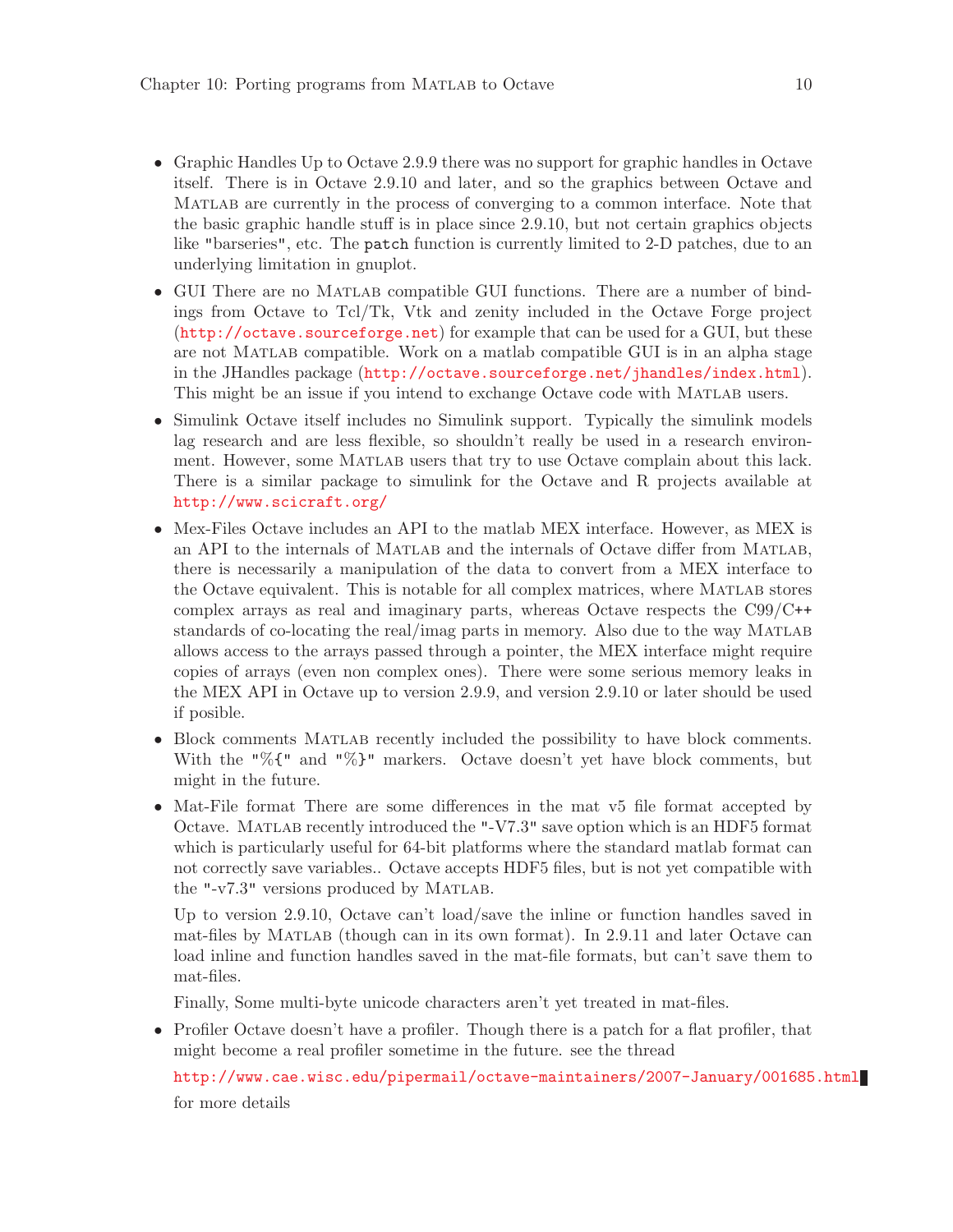- Toolboxes Octave is a community project and so the toolboxes that exist are donated by those interested in them through the Octave Forge website (<http://octave.sourceforge.net>). These might be lacking in certain functionality relative to the Matlab toolboxes, and might not exactly duplicate the matlab functionality or interface.
- Short-circuit & and  $\vert$  operators The & and  $\vert$  operators in MATLAB short-circuit when included in an if statemant and not otherwise. In Octave only the && and || short circuit. Note that this means that

```
if (a | b)
  ...
end
t = a \mid b;if t
  ...
```
end

are different in Matlab. This is really a Matlab bug, but there is too much code out there that relies on this behavior to change it. Prefer the  $|| \cdot ||$  and  $\&\&$  operators in if statements if possible.

Note that the difference is also significant when either argument is a function with side effects or if the first argument is a scalar and the second argument is an empty matrix. For example, note the difference between

```
t = 1 \mid []; ## results in [], so...
if (t) 1, end # ## in if ([ ]), this is false.
```
and

and

if  $(1 | [])$  1, end ## short circuits so condition is true. Another case that is documented in the MATLAB manuals is that

> $t = [1, 1] | [1, 2, 3];$  ## error if  $([1, 1] | [1, 2, 3]) 1$ , end ## OK

Also MATLAB requires the operands of  $&&\text{ and }||\,$  to be scalar values but Octave does not (it just applies the rule that for an operand to be considered true, every element of the object must be nonzero or logically true).

Finally, note the inconsistence of thinking of the condition of an if statement as being equivalent to  $all(X(:))$  when X is a matrix. This is true for all cases EXCEPT empty matrices:

```
if ([0, 1]) == if (all <math>(0, 1])</math>) == <math>></math> i.e., condition is false.if ([1, 1]) == if (all ([1, 1])) ==> i.e., condition is true.
```
However,

if  $([])$  != if  $(al1 ([]))$ 

because samp  $\binom{n}{k}$  = 1 (because, despite the name, it is really returning true if none of the elements of the matrix are zero, and since there are no elements, well, none of them are zero). But, somewhere along the line, someone decided that if ([]) should be false. Mathworks probably thought it just looks wrong to have [] be true in this context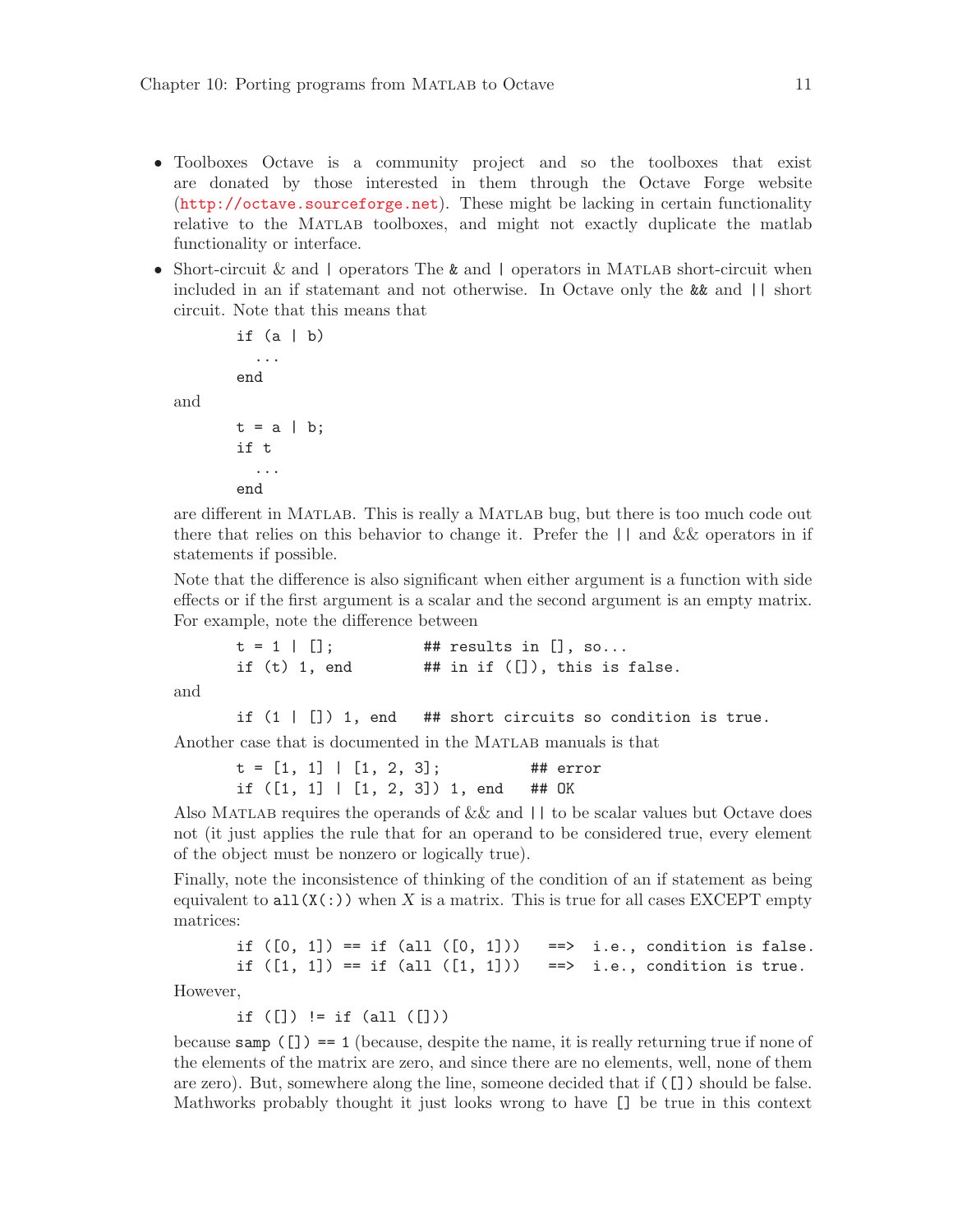even if you can use logical gymnastics to convince yourself that "all" the elements of a matrix that doesn't actually have any elements are nonzero. Octave however duplicates this behavior for if statements containing empty matrices.

- Octave extensions The extensions in Octave over MATLAB syntax are very useful, but might cause issues when sharing with Matlab users. A list of the major extensions that should be avoided to be compatible with MATLAB are
	- Comments in octave can be marked with '#'. This allows POSIX systems to have the first line as ' $\#!$  octave  $-q$ ' and mark the script itself executable. MATLAB doesn't have this feature due to the absence of comments starting with '#'".
	- Code blocks like if, for, while, etc can be terminated with block specific terminations like "endif". Matlab doesn't have this and all blocks must be terminated with "end"
	- Octave has a lisp like unwind protect block that allows blocks of code that terminate in an error to ensure that the variables that are touched are restored. You can do something similar with try/catch combined with 'rethrow (lasterror ())' in Matlab, however rethrow and lasterror are only available in Octave 2.9.10 and later.

Note that using  $try/catch$  combined with 'rethrow (lasterror ())' can not guarentee that global variables will be correctly reset, as it won't catch user interrupts with Ctrl-C. For example

```
global a
       a = 1;try
         a = a;a = 2while true
         end
       catch
         fprintf ('caught interrupt\n');
         a = a;
         rethrow (lasterror());
       end
compared to
      global a
       a = 1;
       unwind_protect
         a = a;
         a = 2while true
         end
       unwind_protect_cleanup
         fprintf ('caught interrupt\n');
         a = a;
       end
```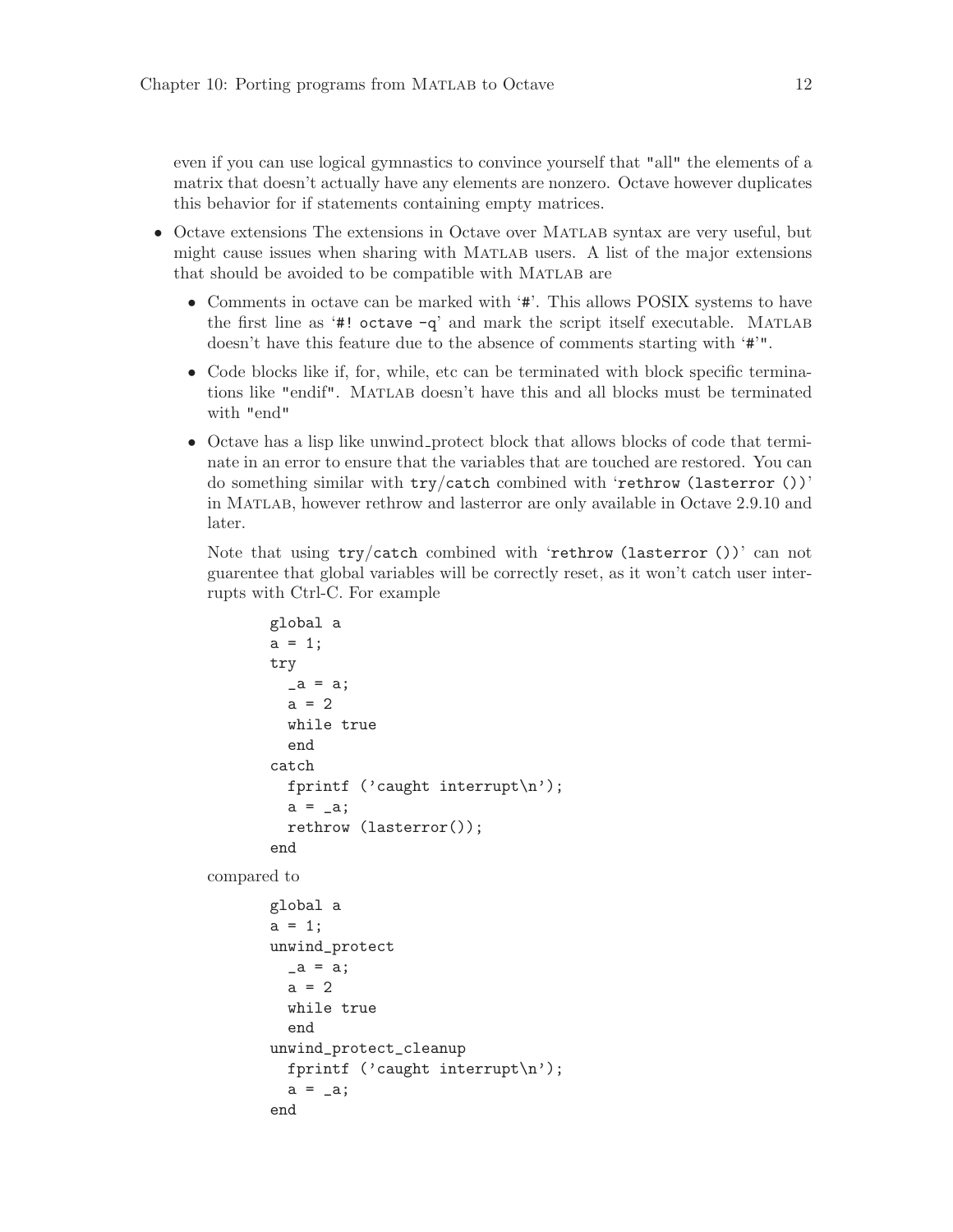<span id="page-14-0"></span>Typing Ctrl-C in the first case returns the user directly to the prompt, and the variable "a" is not reset to the saved value. In the second case the variable "a" is reset correctly. Therefore Matlab gives no save way of temporarily changing global variables.

- Indexing can be applied to all objects in Octave and not just variable. Therefore  $\sin(x)(1:10)$ ; for example is perfectly valid in Octave but not MATLAB. To do the same in MATLAB you must do  $y = sin(x)$ ;  $y = y([1:10])$ ;
- Octave has the operators "++", "-", "-=", "+=", "\*=", etc. As MATLAB doesn't, if you are sharing code these should be avoided.
- Character strings in Octave can be denoted with double or single quotes. There is a subtle difference between the two in that escaped characters like  $\n\lambda$  (newline), \t (tab), etc are interpreted in double quoted strings but not single quoted strings. This difference is important on Windows platforms where the "\" character is used in path names, and so single quoted strings should be used in paths. Matlab doesn't have double quoted strings and so they should be avoided if the code will be transfered to a MATLAB user.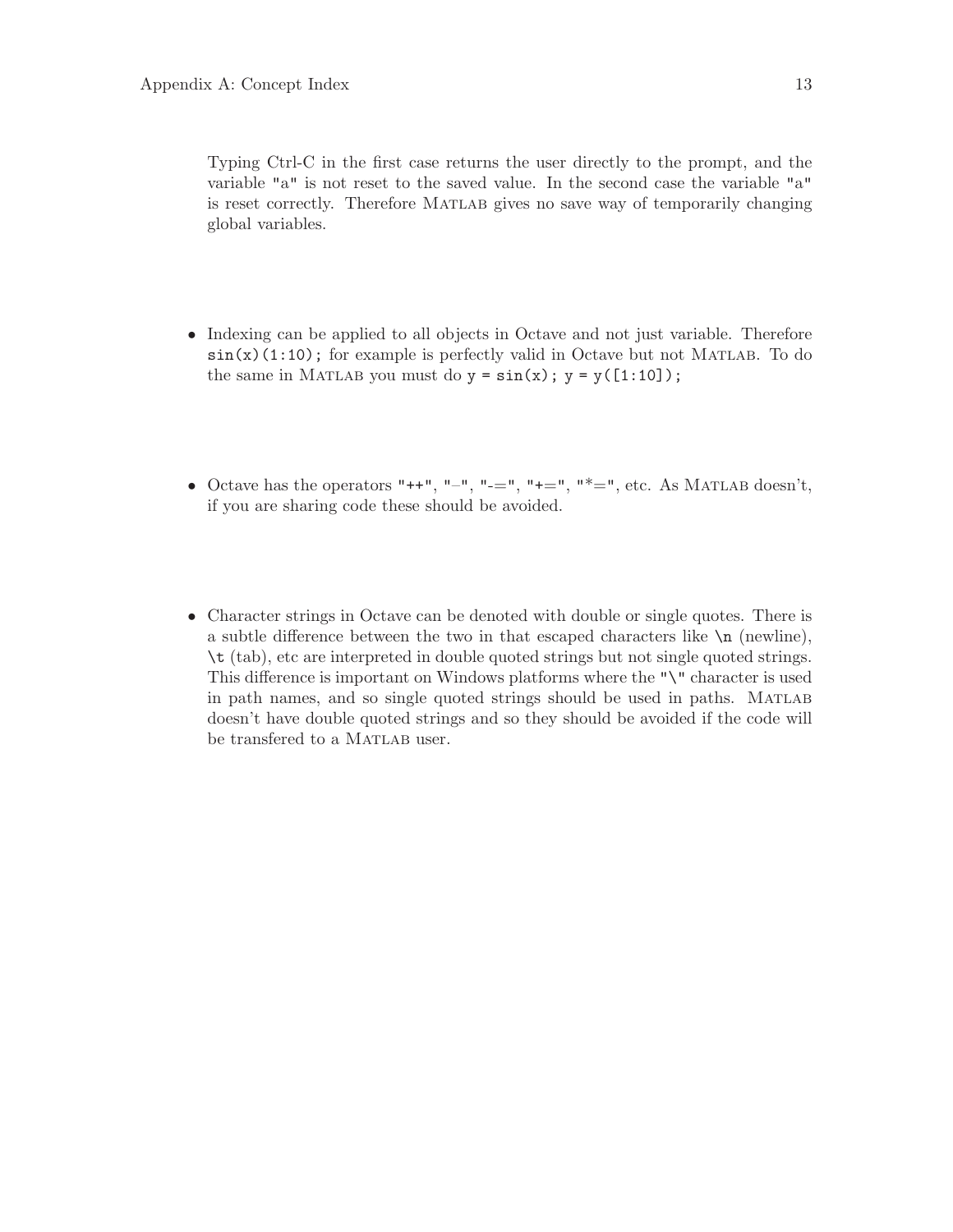# Appendix A Concept Index

## A

## B

| Bug in Octave, newly found $\ldots \ldots \ldots \ldots \ldots$ 6 |  |
|-------------------------------------------------------------------|--|

## C

|--|--|--|--|

## $\mathbf D$

## ${\bf E}$

### $\mathbf F$

## G

## $\, {\rm H}$

## I

|--|--|

# L

## M

| Mailing lists, help-octave $\dots \dots \dots \dots \dots \dots \dots$ 5   |  |
|----------------------------------------------------------------------------|--|
|                                                                            |  |
|                                                                            |  |
| $MS-DOS support \ldots \ldots \ldots \ldots \ldots \ldots \ldots \ldots 7$ |  |

## O

| Octave bug report $\dots \dots \dots \dots \dots \dots \dots$ 6 |  |
|-----------------------------------------------------------------|--|
|                                                                 |  |
|                                                                 |  |
|                                                                 |  |
|                                                                 |  |
|                                                                 |  |

## P

|--|--|--|--|--|--|--|--|--|--|--|--|--|--|--|--|--|--|--|--|

## S

|--|--|

## T

|--|

## ${\bf U}$

```
Unwind-protect. . . . . . . . . . . . . . . . . . . . . . . . . . . . . . . 5
```
### V

### W

|--|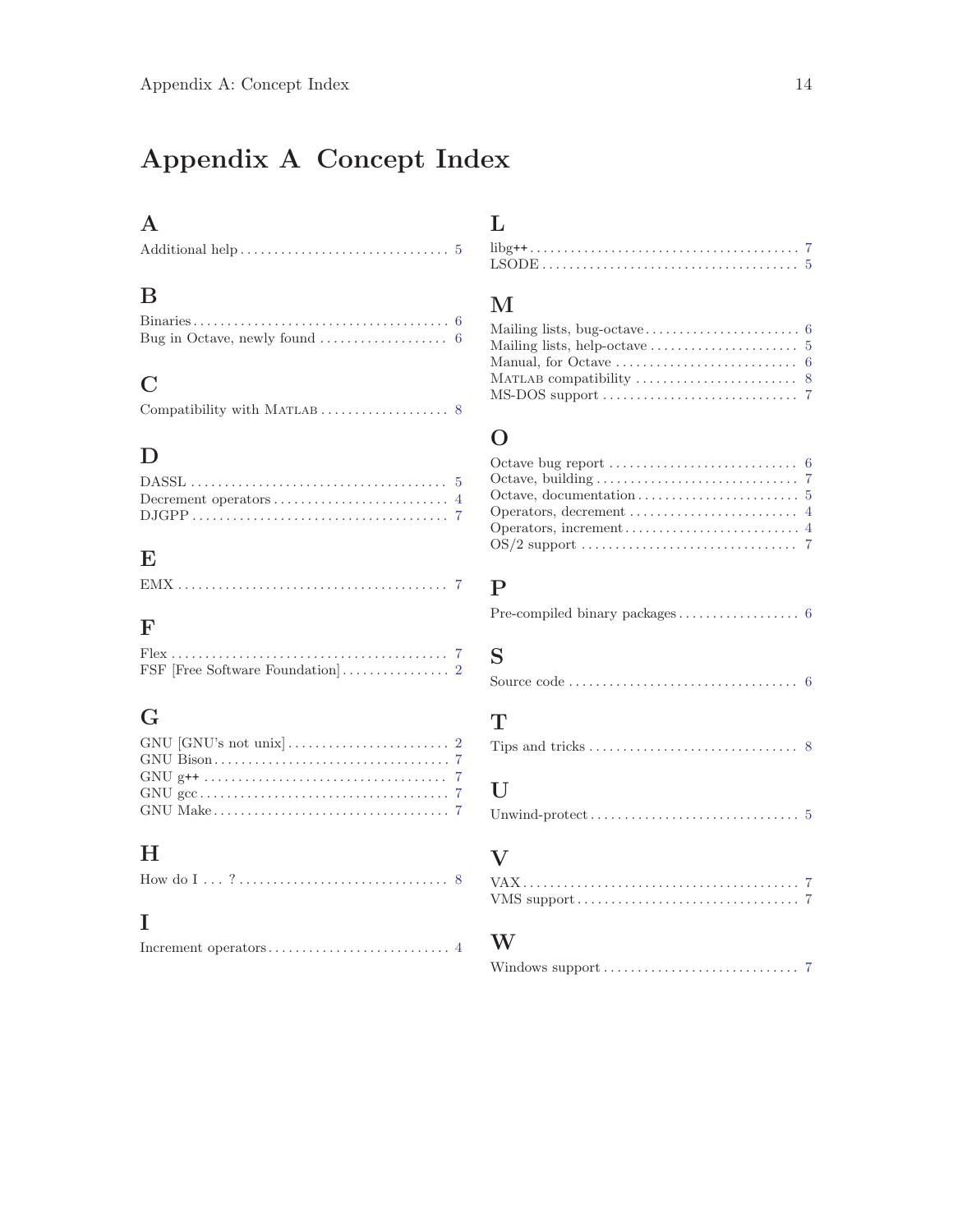# Table of Contents

| $\mathbf{1}$             |                                                                    |
|--------------------------|--------------------------------------------------------------------|
|                          | 1.1                                                                |
|                          | 1.2                                                                |
|                          | 1.3                                                                |
|                          | 1.4                                                                |
| $\overline{2}$           |                                                                    |
|                          |                                                                    |
| 3                        | What's new in version series 2.9.N and 3.0.N of                    |
|                          |                                                                    |
|                          |                                                                    |
| $\overline{\mathcal{A}}$ | What features are unique to Octave? 3                              |
|                          | 4.1                                                                |
|                          | 4.2                                                                |
|                          | 4.3                                                                |
|                          | 4.4<br>4.5                                                         |
|                          | 4.6                                                                |
|                          | 4.7                                                                |
|                          | 4.8                                                                |
|                          | 4.9                                                                |
|                          | 4.10                                                               |
| $\overline{5}$           | What documentation exists for Octave? 5                            |
|                          | 5.1                                                                |
|                          | 5.2                                                                |
|                          | 5.3                                                                |
|                          | 5.4                                                                |
| 6                        |                                                                    |
|                          | 6.1                                                                |
|                          | 6.2                                                                |
|                          | How do I get a copy of Octave for (some other platform)?  7<br>6.3 |
| $\overline{7}$           | Installation Issues and Problems<br>$\mathbf{7}$                   |
|                          | 7.1                                                                |
|                          | Can I compile Octave with another C++ compiler? 7<br>7.2           |
| 8                        | Common problems<br>-7                                              |